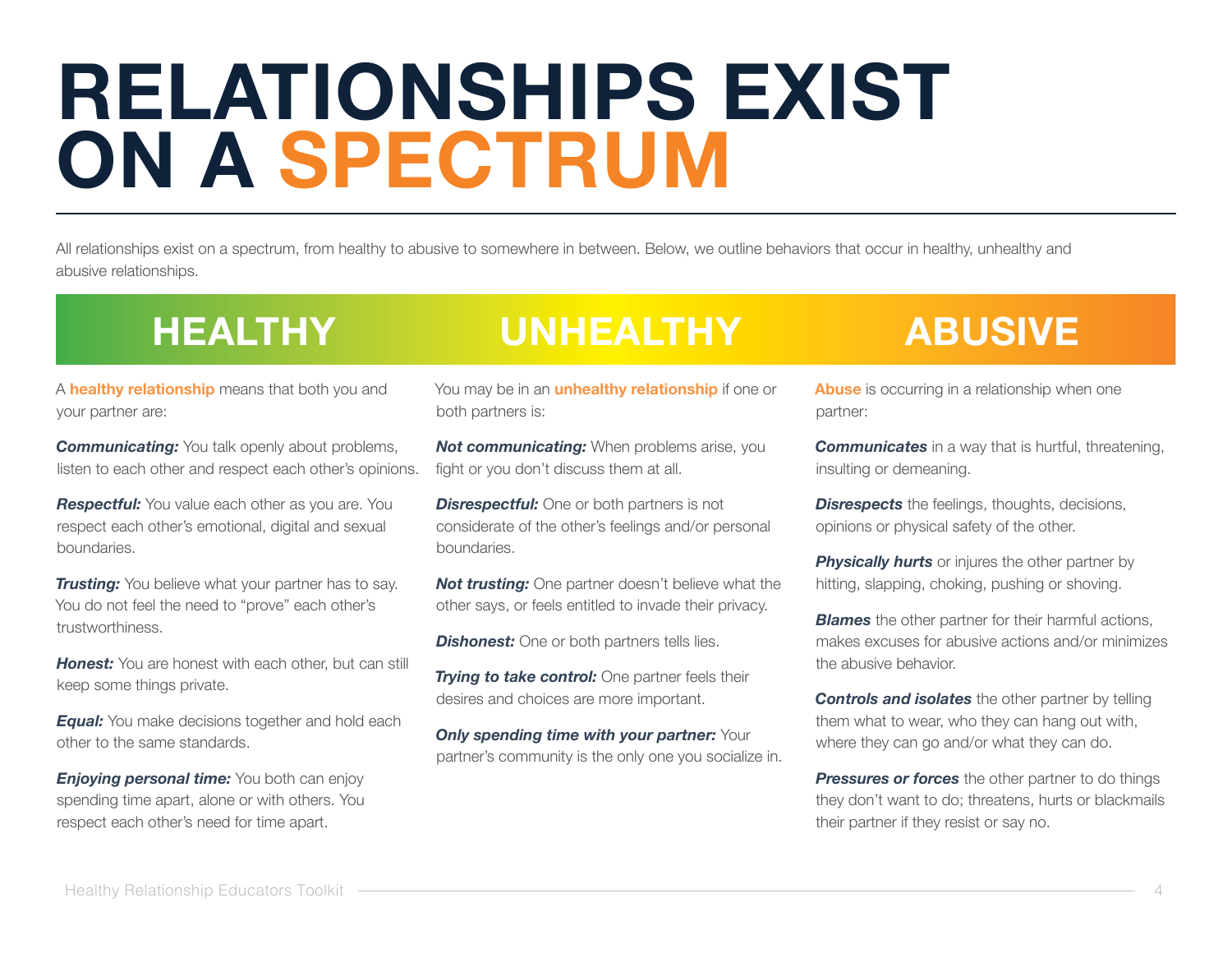### **DEFINING HEALTHY RELATIONSHIPS**

Relationships can all look different, but healthy relationships have a few things in common: open communication, mutual respect and healthy boundaries.

**Communication** is a key part of building a healthy relationship. The first step is making sure both partners in a relationship want and expect the same things—being on the same page is very important. The following tips can help your students create and maintain a healthy relationship:

**Speak Up.** In a healthy relationship, if something is bothering them, it's best to talk about it instead of holding it in.

**Respect Each Other.** Each partner's wishes and feelings have value. Let each other know they are making an effort to keep their ideas in mind. Mutual respect is essential in maintaining healthy relationships.

**Compromise.** Disagreements are a natural part of healthy relationships, but it's important that they find a way to compromise if they disagree on something. They should try to solve conflicts in a fair and rational way.

**Be Supportive.** Offer reassurance and encouragement to each other in a relationship. Also, partners should let each other know when they need their support. Healthy relationships are about building each other up, not putting each other down.

**Respect Each Other's Privacy.** Just because someone is in a relationship doesn't mean they have to share everything and constantly be together.

#### **Setting Healthy Boundaries**

Healthy relationships require space. Creating healthy boundaries is a good way to keep relationships healthy and secure.

By setting boundaries together, partners can have a deeper understanding of the type of relationship they each want. Boundaries are not meant to make anyone feel trapped or like they are "walking on eggshells."

Creating boundaries is not a sign of secrecy or distrust—it's an expression of what makes someone feel comfortable and what they would like or not like to happen within the relationship.

#### **Healthy boundaries shouldn't restrict someone's ability to:**

- Go out with their friends without their partner.
- Participate in activities and hobbies they like.
- Not have to share passwords to their email, social media accounts or phone.
- Respect each other's individual likes and needs.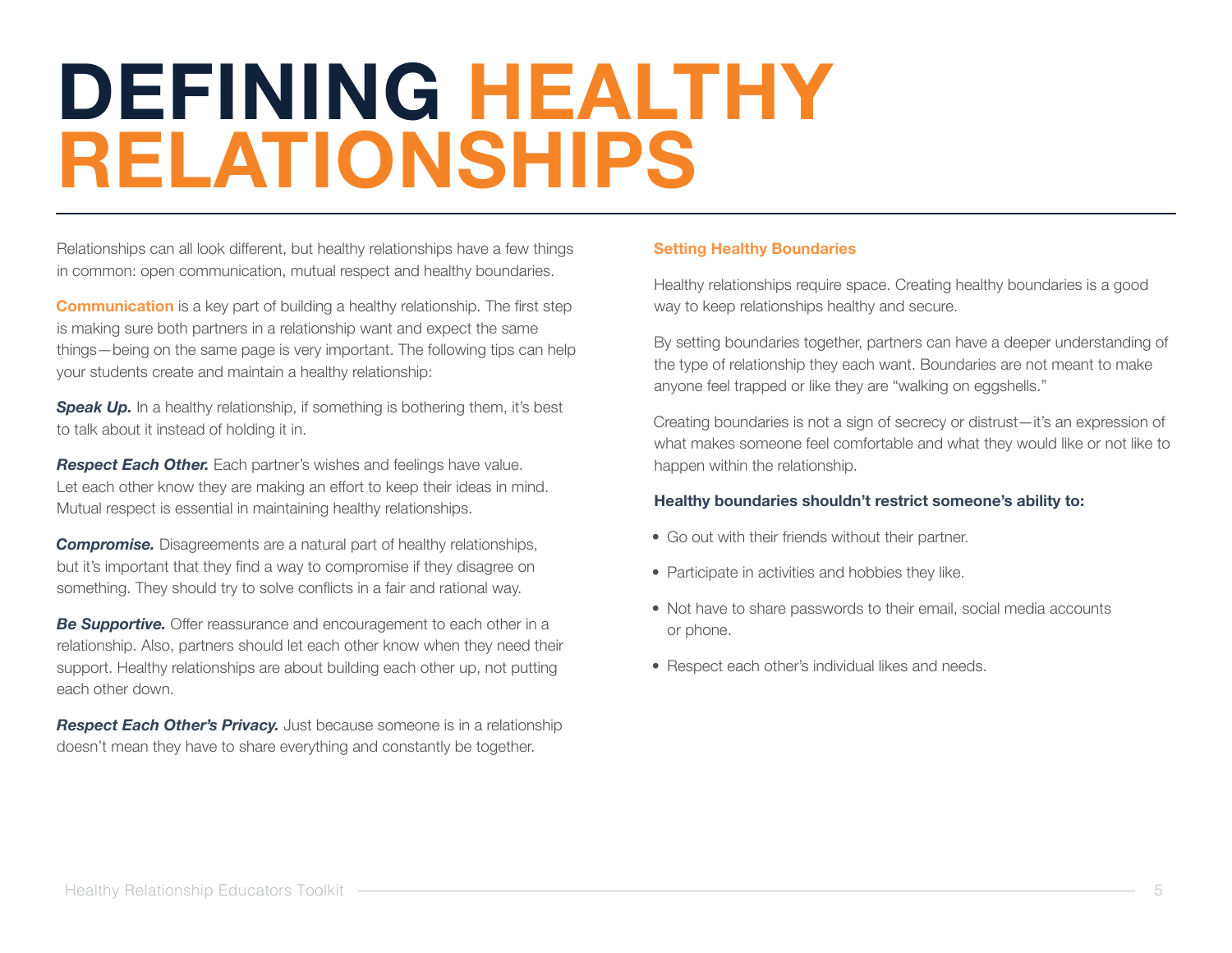### **DEFINING UNHEALTHY RELATIONSHIPS & DATING ABUSE**



Relationships that are not healthy are based on power and control, not equality and respect. In the early stages of an abusive relationship, your students may not think the unhealthy behaviors are a big deal. However, possessiveness, insults, jealous accusations, yelling, humiliation, pulling hair, pushing or other negative, abusive behaviors, are—at their root—exertions of power and control. Remember that abuse is always a choice and you deserve to be respected. There is no excuse for abuse of any kind.

Dating abuse is a **pattern of destructive behaviors used to exert power and control** over a dating partner. While we define dating violence as a pattern, that doesn't mean the first instance of abuse is not dating violence. It just recognizes that dating violence usually involves a series of abusive behaviors over a course of time.

**Dating violence can happen to anyone**, regardless of age, race, gender, sexual orientation or background.

Drugs and alcohol can affect a person's judgment and behavior, but they **do not excuse abuse or violence**. Alternatively, if a person uses drugs/alcohol it does not mean they deserve abuse or assault.

#### **Dating violence can be:**

**Physical:** hitting, slapping, choking, kicking, grabbing, pulling hair, pushing, shoving

*Emotional/Verbal:* putting you down; embarrassing you in public (online or off); threatening you in any way; telling you what to do or what to wear; threatening suicide; accusing you of cheating

**Sexual:** pressuring or forcing you to do anything sexual you're not comfortable with and/or do not consent to, including sexting; restricting access to birth control; unwanted kissing or touching

**Financial:** demanding access to your money; preventing you from working; insisting that if they pay for you, you owe them something in return

*Digital:* sending threats via text, social media or email; stalking or embarrassing you on social media; hacking your social media or email accounts without permission; forcing you to share passwords; constantly texting or calling to check up on you; frequently looking through your phone or monitoring your texts/call log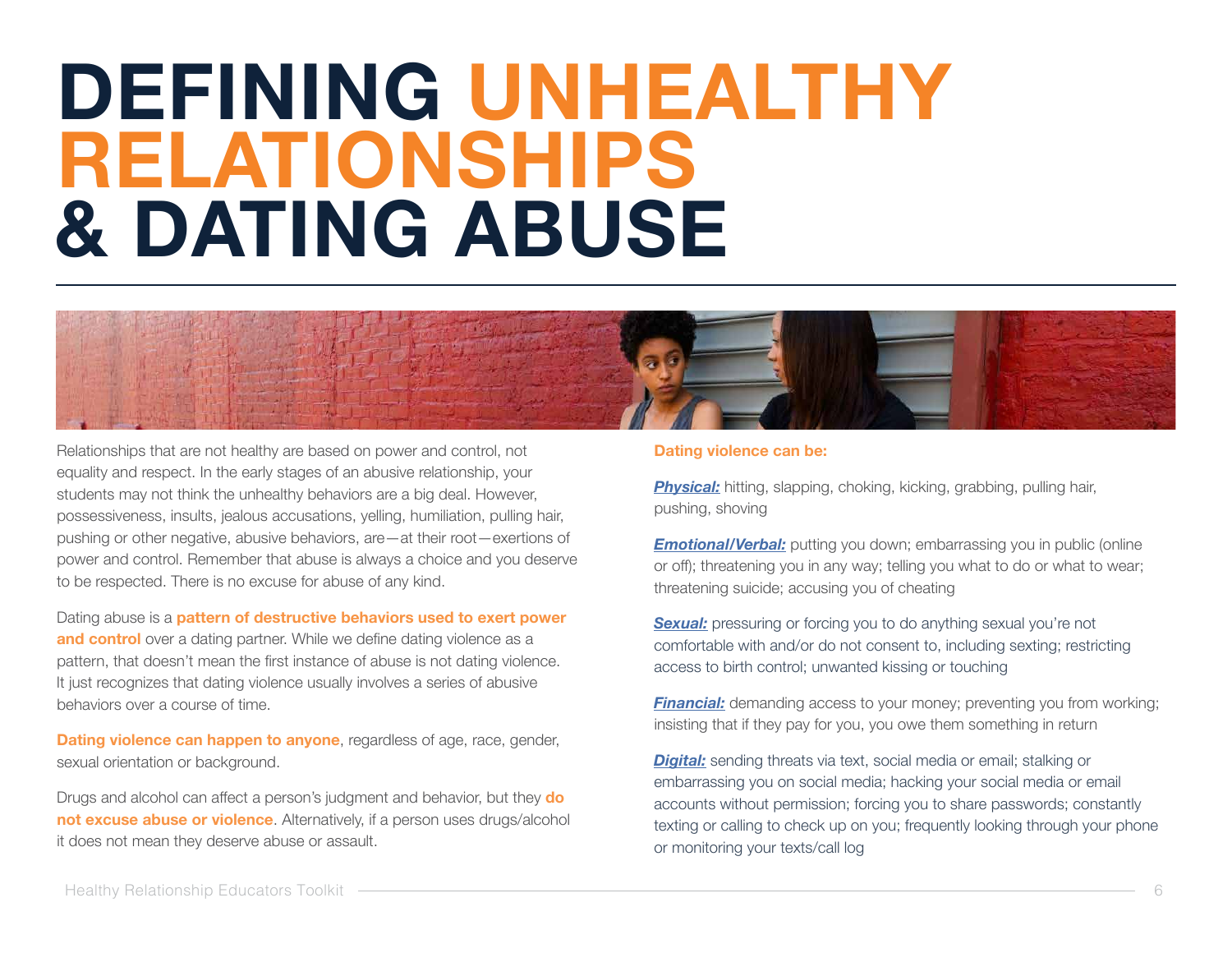# **WARNING SIGNS OF ABUSE**

#### **Warning Signs of Abuse**

Because relationships exist on a spectrum, it can be hard to tell when a behavior crosses the line from healthy to unhealthy or even abusive. The following are warning signs of a relationship going in the wrong direction:

- Constantly putting someone down
- Extreme jealousy or insecurity
- Explosive temper
- Isolating someone from their family or friends, dictating who they can see or hang out with
- Mood swings (nice one minute and angry the next)
- Checking someone's cell phone, social media or email without permission
- Physically hurting someone in any way
- Possessiveness
- Telling someone what to do or what to wear



### **Not sure if one of your students is in trouble?**

You might not see dramatic warning signs like black eyes and broken bones, so it can be difficult to know for sure if they are experiencing abuse in their relationship. But if you know the signs to look for, you might be able to recognize an abusive relationship before it escalates. To start, listen to your instincts you probably wouldn't be worried without good reason. Also, look for these red flags:

- Problems with school attendance, particularly if it is a new problem
- Lack of interest in former extracurricular activities
- Sudden request for a change in schedule
- Unexplained changes in behavior, grades or quality of schoolwork
- Noticeable change in weight, demeanor or physical appearance
- Isolation from former friends
- Little social contact with anyone but their dating partner
- Unexplained bruises or injuries
- Making excuses or apologizing for their dating partner's inappropriate behavior
- New disciplinary problems at school, such as bullying other students or acting out
- Name-calling or belittling from a dating partner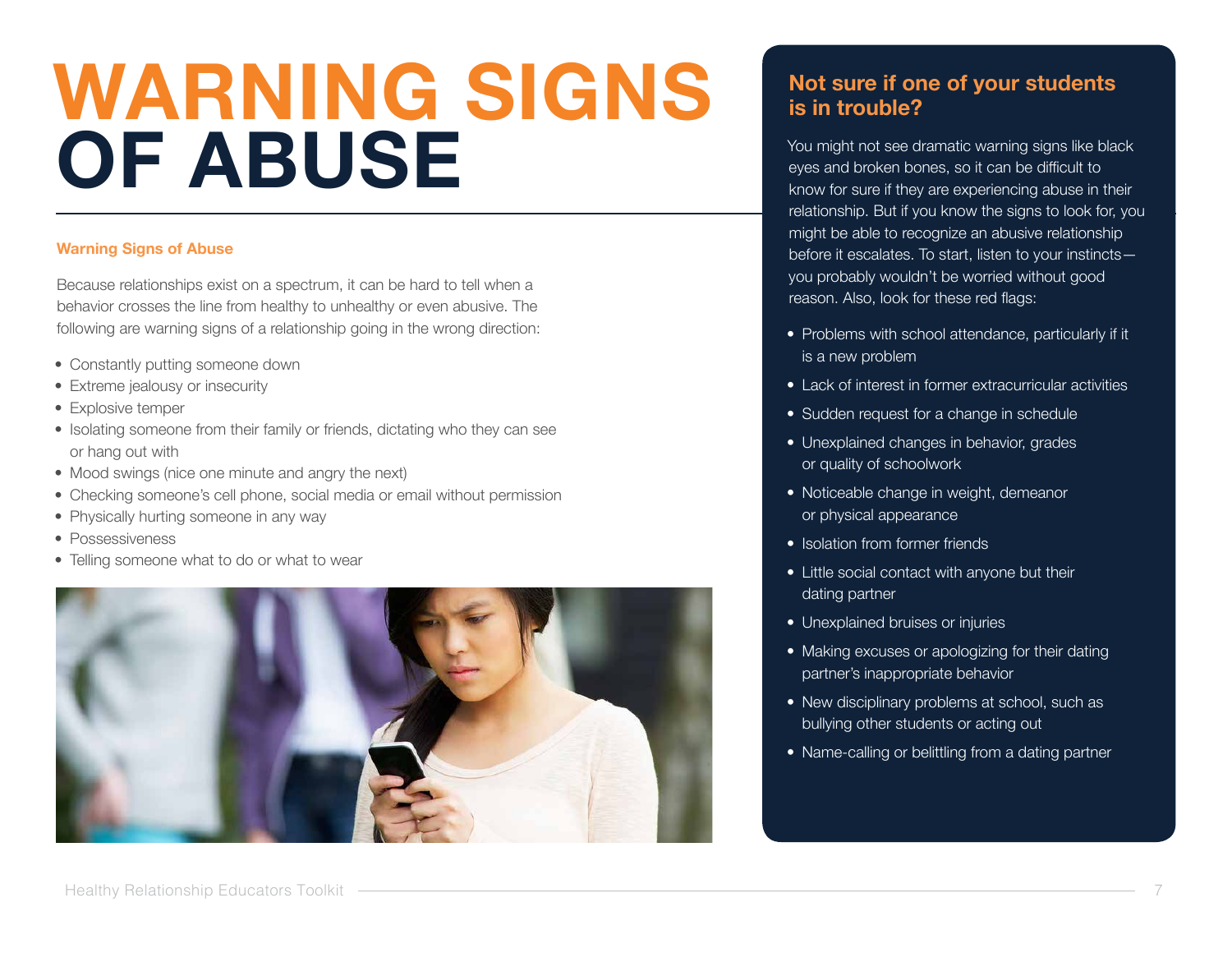# **HOW TO HELP YOUR STUDENT**

You can play an important role in helping students recognize abuse and get the help they need. Consider these tips as you try to make a positive change in your students' lives:

*Be clear:* Tell your students that abuse is unacceptable and that this is an issue you take very seriously.

*Encourage discussion:* Ask students what they think about abuse. Encourage them to think critically about the impact of violence—in their own relationships and society at large.

**Listen:** Listen to what students tell you and what you see and hear. Let them know you care, that you are there for them and that you are paying attention.

**Be prepared:** Be aware of mandatory reporting requirements that apply to you as a teacher and notify your school counselor when you suspect abuse.

**Spread the word:** Enlist your colleagues and administrators in raising awareness of teen dating violence.



If you are certain that your student is involved in an abusive relationship, here's what you can do:

**Tell your student that you're concerned for their safety.** Point out that what's happening isn't "normal." Everyone deserves a safe and healthy relationship. After consulting with the student's parents, offer to connect them with a professional, like a counselor or attorney, who they can talk to confidentially.

**Be supportive and understanding.** Stress that you're on their side. Provide information and non-judgmental support. Let your student know that it's not their fault and no one "deserves" to be abused. Make it clear that you don't blame them and you respect their choices.

**Believe them and take them seriously.** Your student may be reluctant to share their experiences in fear of no one believing what they say. As you validate their feelings and show your support, they can become more comfortable and trust you with more information. Be careful not to minimize their situation due to age, inexperience or the length of their relationship.

**Help develop a safety plan.** One of the most dangerous times in an abusive relationship is when the victim decides to leave. Be especially supportive during this time and try to connect the student to support groups or professionals that can help keep them safe.

**Remember that ultimately your student must be the one who decides to leave the relationship.** There are many complex reasons why victims stay in unhealthy relationships. Your support can make a critical difference in helping your student find their own way to end their unhealthy relationship.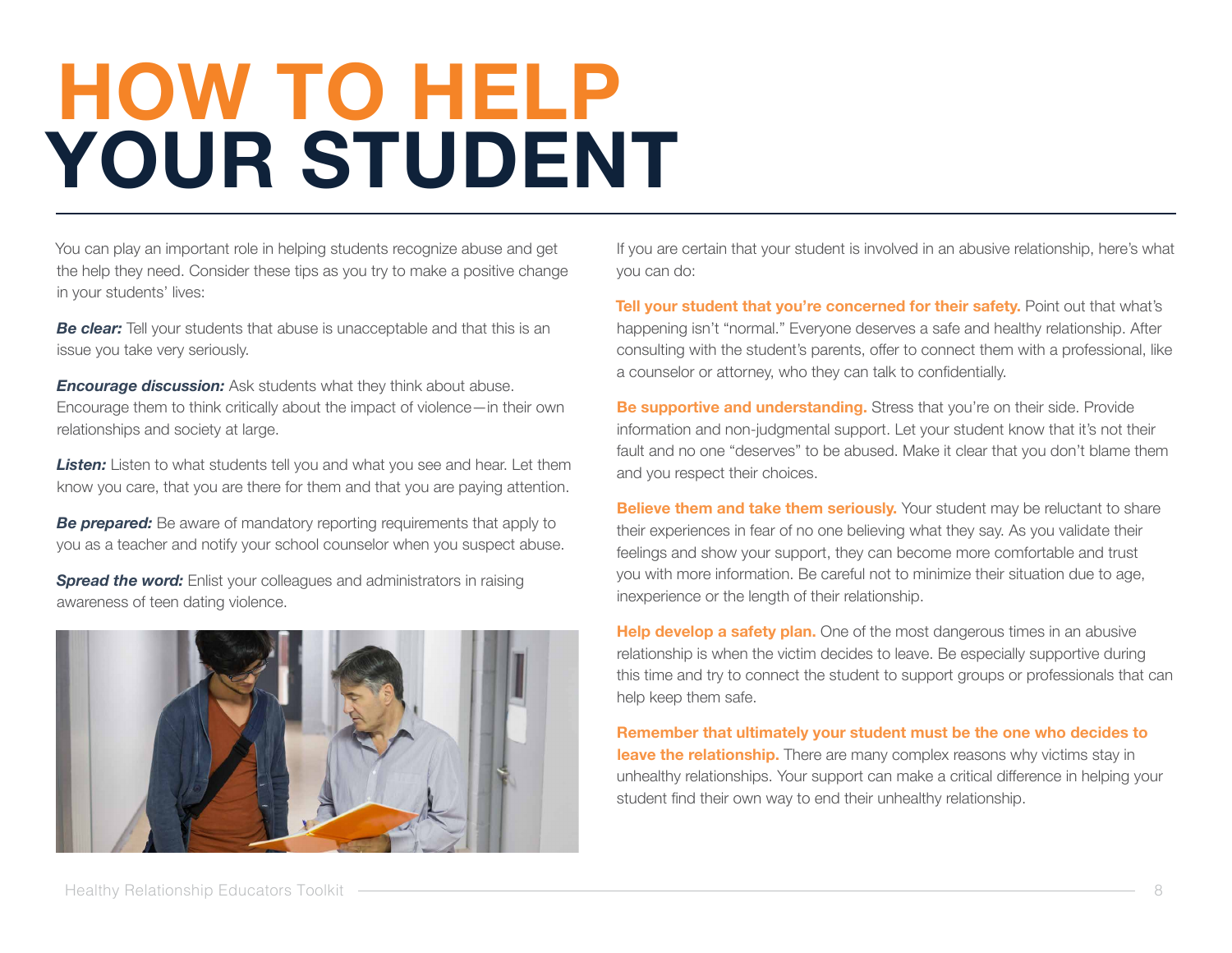#### **Key Themes**

For healthier communication, try to:

*Find the Right Time.* If something is bothering you and you would like to have a conversation about it, it can be helpful to find the right time to talk. Try to find a time when both you and your partner are calm and not distracted, stressed or in a rush. You might even consider scheduling a time to talk if one or both of you is really busy!

**Talk Face to Face.** Avoid talking about serious matters or issues in writing. Text messages, letters and emails can be misinterpreted. Talk in person or on the phone so there aren't any unnecessary miscommunications.

*Do Not Attack.* Even when we mean well, we can sometimes come across as harsh because of our word choice. Using "you" can sound like you're attacking, which will make your partner defensive and less receptive to your message. Instead, try using "I" or "we." For example, say "I feel like we haven't been as close lately" instead of "You have been distant with me."

**Be Honest.** Agree to be honest. Sometimes the truth hurts, but it's the key to a healthy relationship. Admit that you aren't always perfect and apologize when you make a mistake instead of making excuses. You will feel better and it will help strengthen your relationship.

*Check Your Body Language.* Make eye contact when speaking face-to-face. Sit up and face your partner. Let your partner know you're listening. Show them you really care. Don't take a phone call, text or play a video game when you're talking. Listen and respond.

**Use the 48 Hour Rule.** If your partner does something that makes you angry, you need to tell them about it. But you don't have to do so right away. If you're still hurt 48 hours later, say something. If not, consider forgetting about it. But remember your partner can't read your mind. If you don't speak up when you're upset, there is no way for them to apologize or change. Once you do mention your hurt feelings and your partner sincerely apologizes, let it go. Don't bring up past issues if they're not relevant.

#### **How to Communicate if You Are Angry**

If you get angry with your partner, here are a few steps to take:

**Stop.** If you get really angry about something, stop, take a step back and breathe. Give yourself time to calm down by watching TV, talking to a friend, playing a video game, taking a walk, listening to some music or whatever helps you relax. Taking a break can keep the situation from getting worse.

**Think.** After you're no longer upset, think about the situation and why you got so angry. Was it how your partner spoke or something they did? Figure out the real problem then think about how to explain your feelings.

**Talk.** Finally, talk to your partner and when you do, follow the tips under Key Themes.

**Listen.** After you tell your partner how you feel, remember to stop talking and listen to what they have to say. You both deserve the opportunity to express how you feel in a safe and healthy environment.